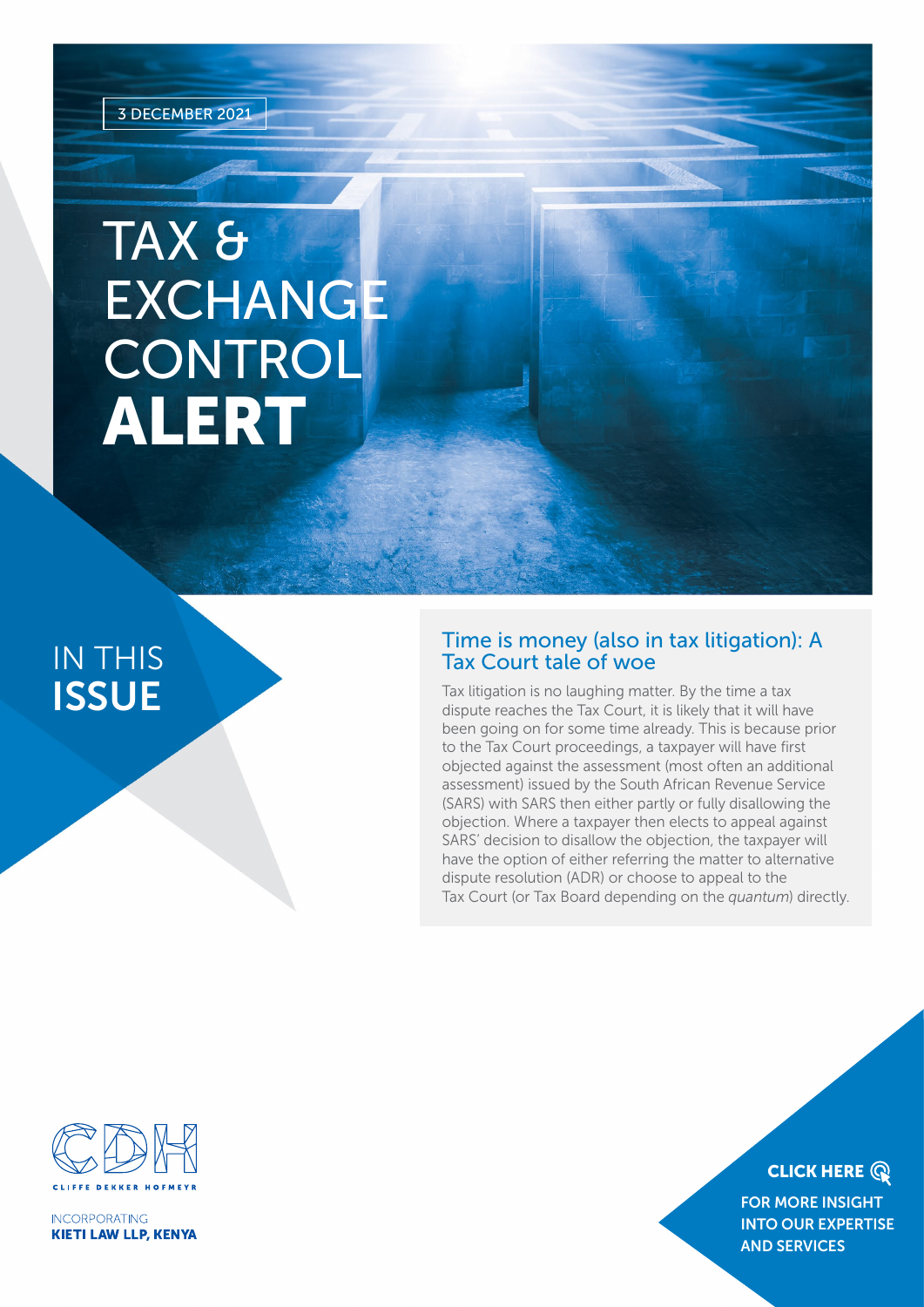Where a taxpayer then elects to appeal against SARS' decision to disallow the objection, the taxpayer will have the option of either referring the matter to alternative dispute resolution (ADR) or choose to appeal to the Tax Court (or Tax Board depending on the *quantum*) directly.

# Time is money (also in tax litigation): A Tax Court tale of woe

Tax litigation is no laughing matter. By the time a tax dispute reaches the Tax Court, it is likely that it will have been going on for some time already. This is because prior to the Tax Court proceedings, a taxpayer will have first objected against the assessment (most often an additional assessment) issued by the South African Revenue Service (SARS) with SARS then either partly or fully disallowing the objection. Where a taxpayer then elects to appeal against SARS' decision to disallow the objection, the taxpayer will have the option of either referring the matter to alternative dispute resolution (ADR) or choose to appeal to the Tax Court (or Tax Board depending on the *quantum*) directly.

Once the decision is made to approach the Tax Court (whether directly or after the dispute could not be resolved during ADR), it generally takes at least 18 months to two years (often longer nowadays) before the matter is eventually heard in the Tax Court. In other words, it is safe to say that the road to the Tax Court is lengthy and as such, readiness at the time of the hearing is key. If the taxpayer is not ready when the

matter is heard, the result can be that the taxpayer is liable for not only the tax debt in dispute, but also the legal costs incurred on the road to the Tax Court.

Unfortunately, this was the outcome in the matter of *Mr K v Commissioner for the South African Revenue Service* (Case No IT24682) (as yet unreported).

#### Facts

- The taxpayer had appealed to the Tax Court, objecting to income tax assessments, following an audit into his income tax affairs for the 2008 to 2013 tax years.
- SARS raised additional income tax assessments for each of the tax years, including amounts of income not declared by the taxpayer in his gross income, and imposed penalties and interest.
- The matter was set down from 30 November 2020 until 4 December 2020, with the court being assisted by both an accountant and a commercial member of the court.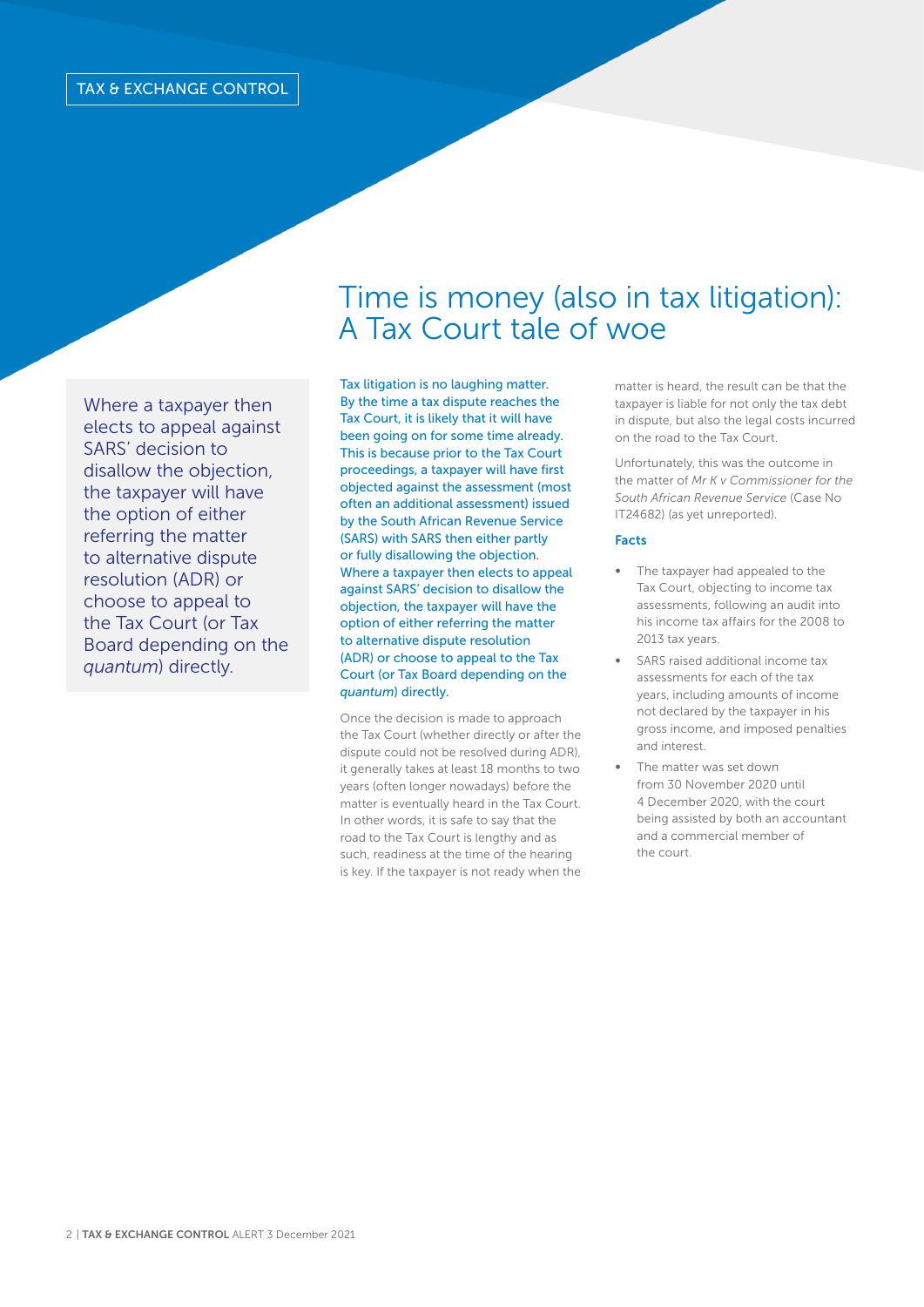The Tax Court dismissed the taxpayer's appeal, confirmed SARS' decision to invalidate the objections against the 2008 to 2010 additional assessments, and ordered the taxpayer to pay the costs of the proceedings, including the costs of the interpreter.

# Time is money (also in tax litigation): A Tax Court tale of woe *...continued*

- Counsel for SARS travelled to Cape Town for the matter, as did the Registrar of the Tax Court.
- The interpreter, originally appointed by the taxpayer, remained to assist the court, notwithstanding the fact that he had been informed by the taxpayer that he would not be paid.
- The taxpayer failed to appear in court on 30 November 2020.
- SARS requested default judgment in terms of Rule 44(7) of the Tax Court Rules promulgated under section 104 of the Tax Administration Act 28 of 2011 (TAA).

#### **Judgment**

The Tax Court dismissed the taxpayer's appeal, confirmed SARS' decision to invalidate the objections against the 2008 to 2010 additional assessments, and ordered the taxpayer to pay the costs of the proceedings, including the costs of the interpreter.

The reasons noted by the Tax Court for the decision can best be summarised as follows:

- The accountant and commercial member are highly regarded professionals who have been practicing for many years in their respective fields and their time is a valuable resource.
- The expenses incurred in respect of the appointment of the accountant, commercial member and SARS' counsel, which were significant, were funded by the fiscus, from taxpayers' money.
- When the taxpayer eventually arrived at court, after the matter was initially stood down, it came to the court's attention that the taxpayer's counsel and attorney had withdrawn, the latter on the morning of the hearing as he had not been paid or had been advised that he would not be paid.
- Furthermore, upon his arrival at court, the taxpayer advised that he was not in a position to fund the services of the court-approved interpreter. Instead, he wanted the court to provide an interpreter and also suggested that SARS pay half for the interpreter. In place of a court translator, he also tendered the services of his wife as translator, which the court did not find acceptable as a replacement for a court-approved translator.
- The taxpayer further alleged that he was not aware of the hearing, which the court found improbable given that the matter had been ongoing for five years and that he was well aware of the fact that pre-trial attendances were concluded on his instructions by his erstwhile legal representatives.
- This was disputed by SARS, considering that, amongst other things, comprehensive pleadings had been filed on his behalf and as a pre-trial conference took place which his attorney attended on his instruction.
- The court asked SARS' representative to address the court and take the taxpayer and the court through its heads of argument. It then invited the taxpayer to make representations under oath himself. He, however, suggested that his wife give evidence on his behalf and wished to bring his accountant to give evidence.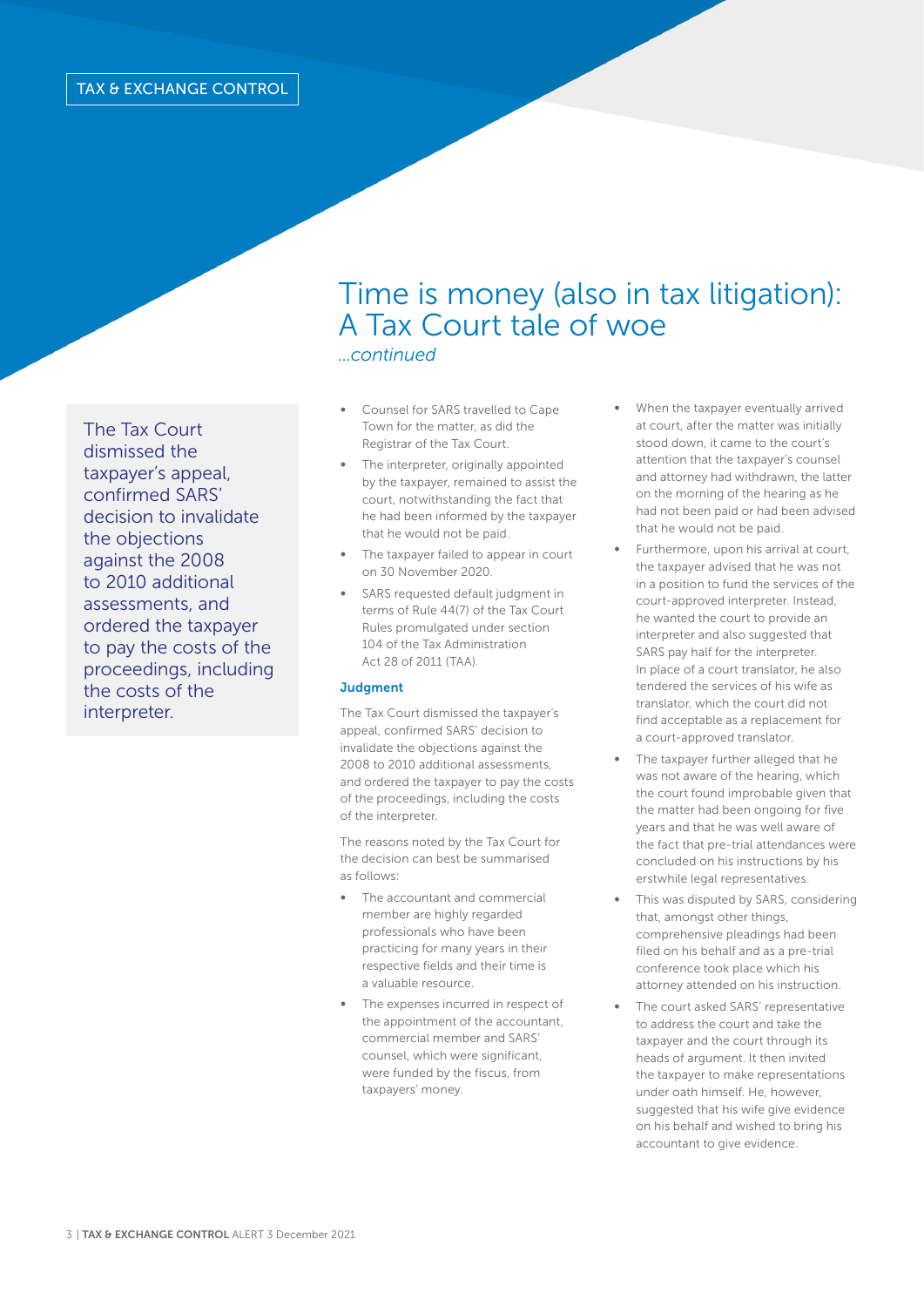# Time is money (also in tax litigation): A Tax Court tale of woe *...continued*

He, however, suggested that his wife give evidence on his behalf and wished to bring his accountant to give evidence.

- The matter stood down for the taxpayer to consider what SARS' representative had argued. When the parties returned to court a discussion again ensued relating to the costs of the interpreter and the taxpayer did not take the matter any further despite the fact that the interpreter had remained. This was not acceptable to the court and further delayed proceedings.
- ∞ Ultimately, the taxpayer failed to prosecute his appeal despite having been given the opportunity to do so and the argument presented by SARS was therefore uncontested by the taxpayer.

#### **Comment**

The judgment is a reminder of the importance of taxpayers ensuring that they manage tax disputes properly, including in terms of the instructions they give to their legal representatives. Whilst one can appreciate that there are costs involved in conducting tax litigation and that these costs can be high, taxpayers should be

mindful of the potential costs they may have to incur and manage the dispute accordingly. The failure to do so may result in a taxpayer not being liable for only his legal representatives' fees, but also being liable for SARS' legal fees, in terms of a cost order. What is interesting about the matter under discussion, is that the Tax Court went a step further by also ordering the taxpayer to pay the costs of the interpreter, which does not generally form part of a cost order. In this case for example, the taxpayer could have potentially avoided the cost order, by requesting a postponement a few weeks or months in advance of the hearing.

One must also be mindful that this is not the first time in which the Tax Court has granted an application for default judgment in terms of rule 44(7) of the Tax Court Rules (see for example our Tax and Exchange Control Alert of 10 June 2021).

*Louis Botha* 

### 2021 RESULTS

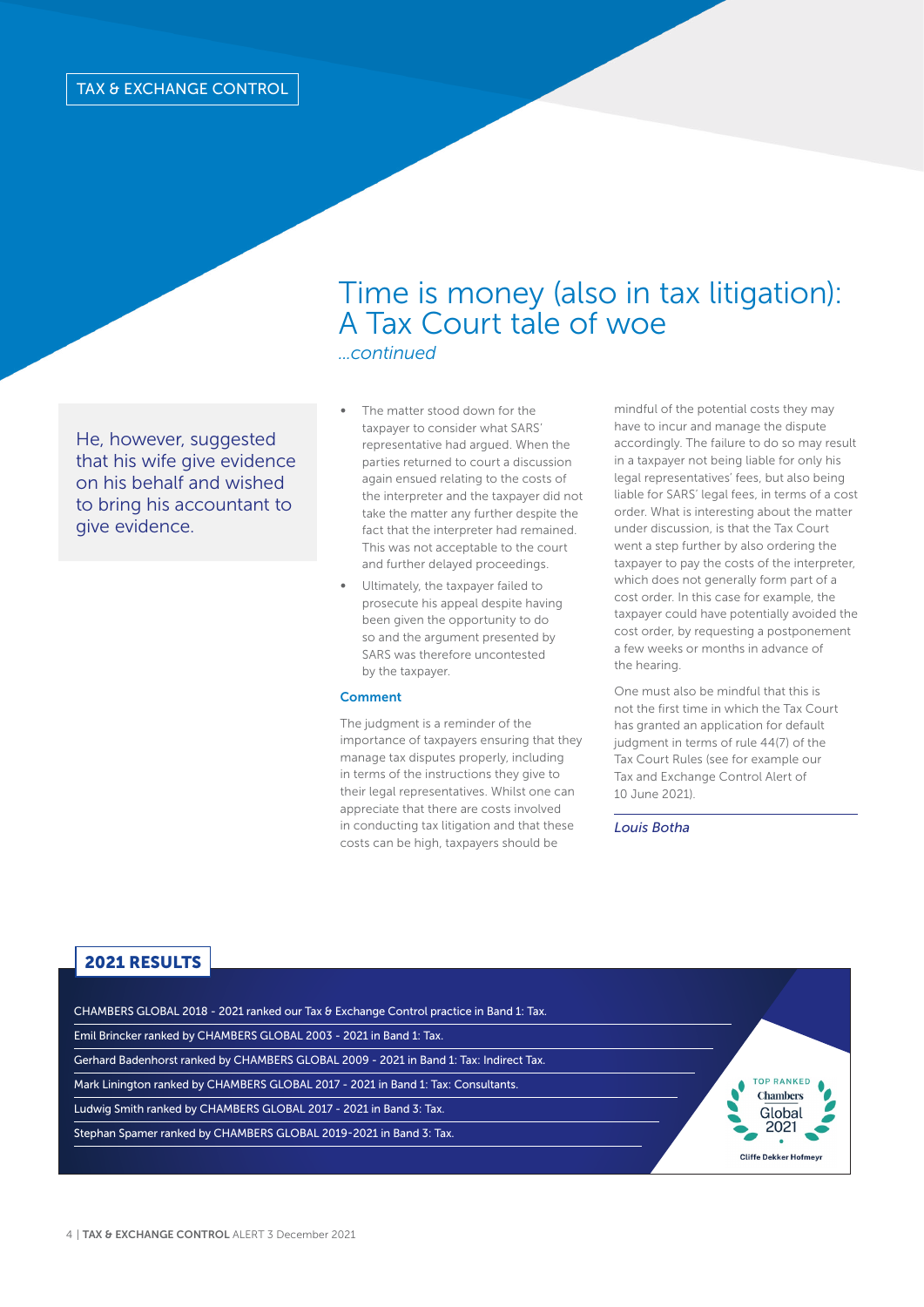## OUR TEAM

For more information about our Tax & Exchange Control practice and services in South Africa and Kenya, please contact:



#### Emil Brincker Practice Head

Director  $T +27(0)115621063$ E emil.brincker@cdhlegal.com

#### Sammy Ndolo



Managing Partner | Kenya T +254 731 086 649 +254 204 409 918 +254 710 560 114 E sammy.ndolo@cdhlegal.com



Lance Collop Director T +27 (0)21 481 6343 E lance.collop@cdhlegal.com



# Mark Linington

Director T +27 (0)11 562 1667 E mark.linington@cdhlegal.com



Gerhard Badenhorst Director T +27 (0)11 562 1870 E gerhard.badenhorst@cdhlegal.com

#### Jerome Brink



Director T +27 (0)11 562 1484 E jerome.brink@cdhlegal.com



#### Petr Erasmus Director

T +27 (0)11 562 1450 E petr.erasmus@cdhlegal.com

Dries Hoek Director

T +27 (0)11 562 1425 E dries.hoek@cdhlegal.com

#### Heinrich Louw

- Director
- T +27 (0)11 562 1187 E heinrich.louw@cdhlegal.com

#### Howmera Parak

- Director T +27 (0)11 562 1467
- E howmera.parak@cdhlegal.com

#### Stephan Spamer

**Director** T +27 (0)11 562 1294

E stephan.spamer@cdhlegal.com